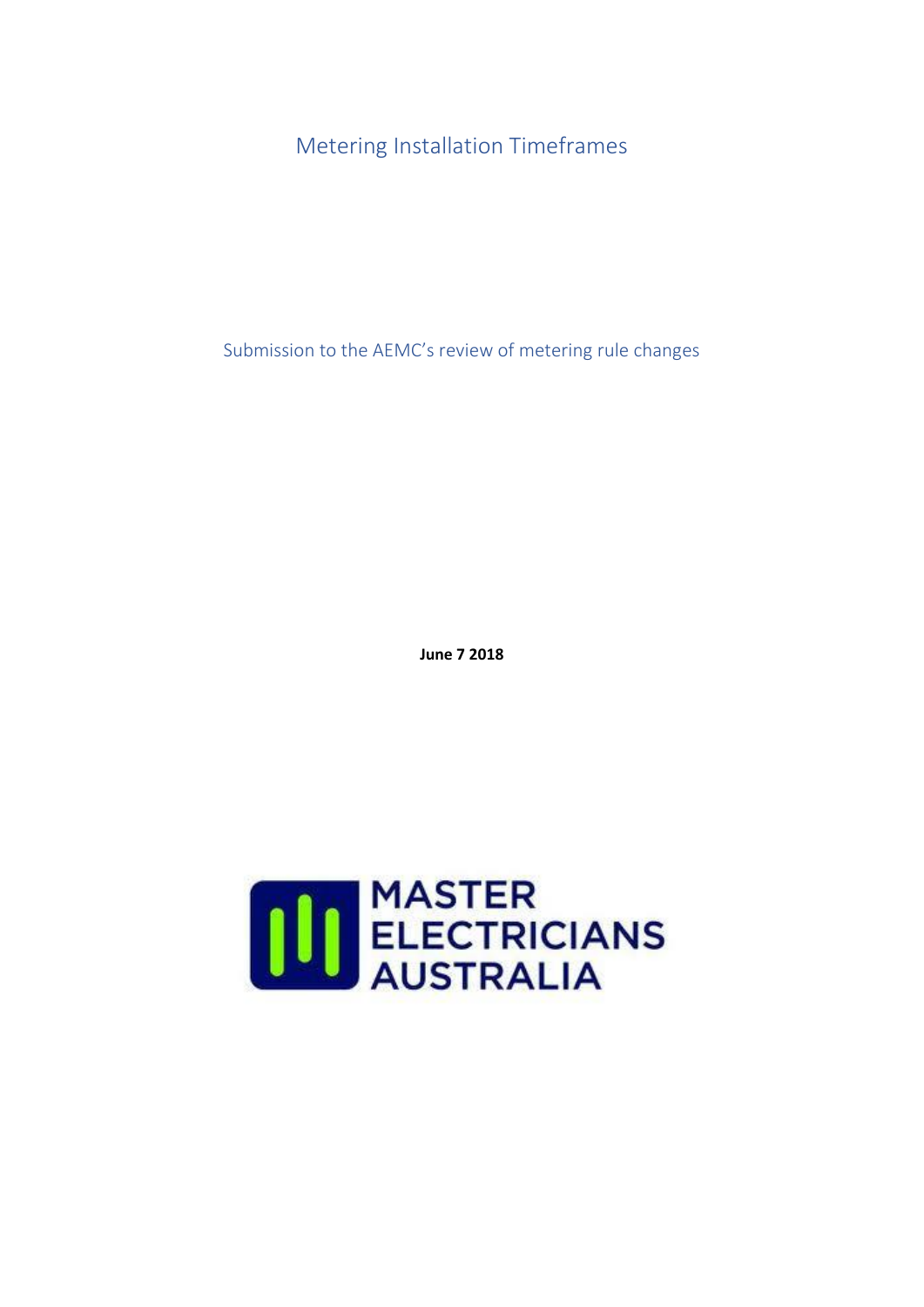## 1.0 About the submitter

Master Electricians Australia is the nation's leading advocate for improved quality, safety and efficiency in the electrical contracting businesses. We have members in every state and territory, giving us direct experience in navigating the disparate regulatory regimes. Master Electricians Australia is an experienced and trusted adviser to governments and regulators on industry issues.

#### 2.0 Background

The Australian Energy Market Commission introduced rule changes in 2017 aimed at improving the metering installation process for customers. These included removing control over metering from the network provider and handing it directly to the retailer, and setting a timeframe for retailers to provide customers with new meters. In some states, such as New South Wales, the changes have largely achieved their stated goals, because the state's "light touch" regulatory regime has not interfered with the intended operation of the *Power of Choice* regime.

This is because New South Wales allows licenced electrical contractors with the appropriate training and accreditation (Accredited Service Providers or ASPs) to install meters and connect homes directly to the grid. As a result, the contractor who is wiring the house is able to complete the entire job while he or she is on the premises, rather than waiting for the network provider to connect the home to the grid and then the metering provider to install the meter, then having to return to test all the wiring. If the contractor is not accredited to install meters and network connections, he or she will often have a professional alliance with a contractor who is. This means the entire process can be managed very efficiently by a single contractor, with appropriate oversight by the retailer.

In other jurisdictions, including Queensland, South Australia, Tasmania and the ACT, the existing state regulation has interacted with the new national rules in an adverse way. And rather than delivering the expected benefits to consumers, the combined impact of two apparently incompatible regimes has been to significantly increase red tape and the timeframe for connections to new homes. In Queensland, for example, the minimum connection time for a new meter has blown out to between 8 and 21 business days, depending on location and how quickly all the interactions between the various agencies occur. In reality, most electrical contractors and builders are reporting that the process takes between eight and 12 weeks. **Previously, this was a simple interaction between the ESP and the retailer, which took no more than five days.**

The process for any additional or alterations to an existing service is even longer, as a Planned Interruption Notification (requiring two days' notice to the customer) must also be issued in writing. This means that this process now takes between 13 and 28 business days, depending on location and workflow. This is an increase of between 5 and 14 days.

In addition to the time delays, the new system in Queensland has created a situation where electrical contractor must make repeated visits to the site. In NSW, the contractor tests the mains cables once prior to connecting them to the grid and performs a polarity test once after connection, before the site is energised. Under the current Queensland system, the installing contractor, the service installer and the metering installer are all obliged to perform these tests to meet their obligations. The additional time of this rework is very unproductive, and ultimately the cost is borne by the builders and their customers. We estimate the net additional cost of multiple site visits to be in the order of \$700 per home, compared with having a single contractor perform all the work.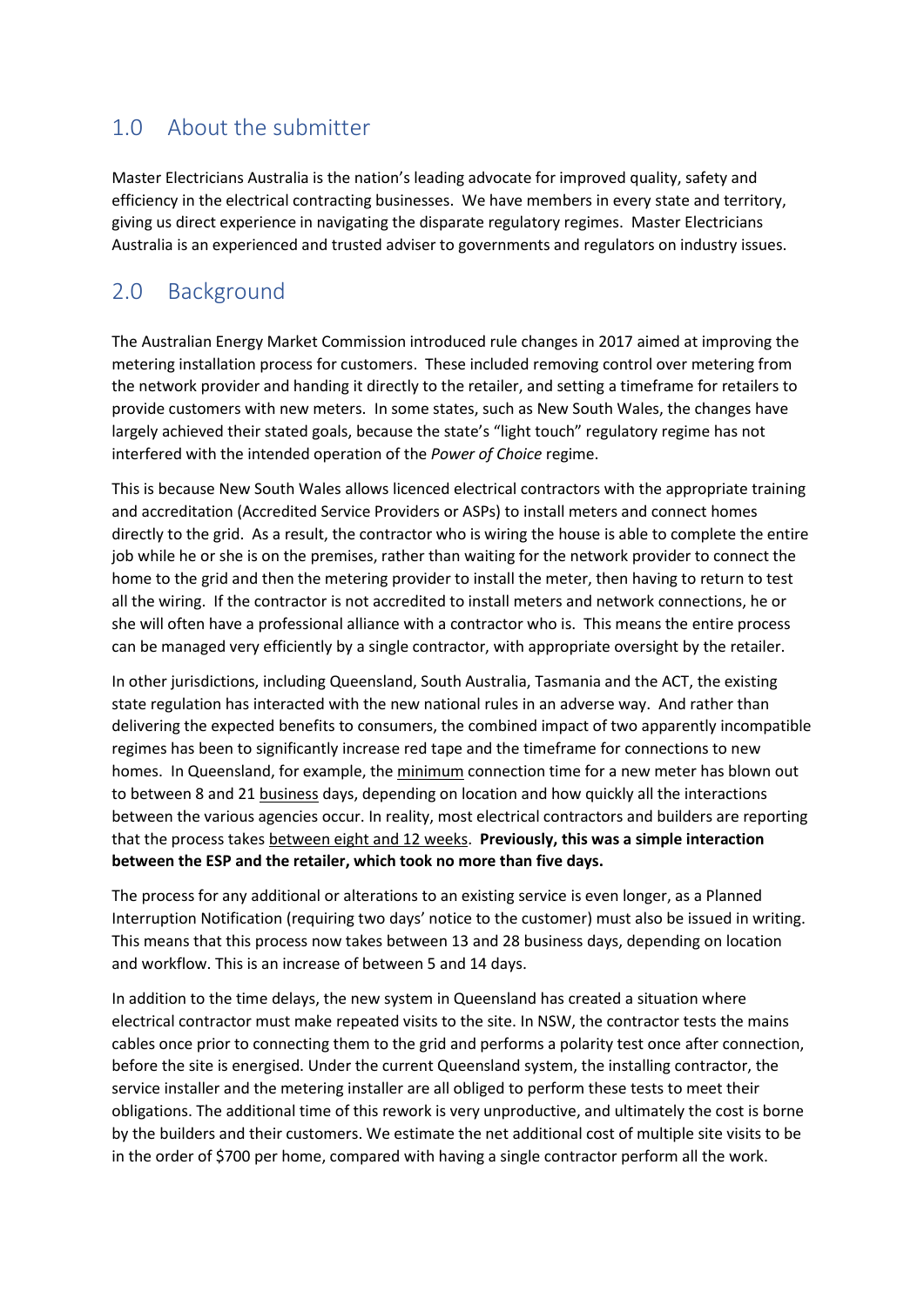#### 2.0 *Power of Choice* isn't working properly for new connections

The following diagram shows the series of activities and interactions between various players that must occur for a new metered connection in Queensland. While the time frame varies between city and country areas, the steps in the process are largely uniform state-wide. Other states and territories are experiencing similar red tape delays.